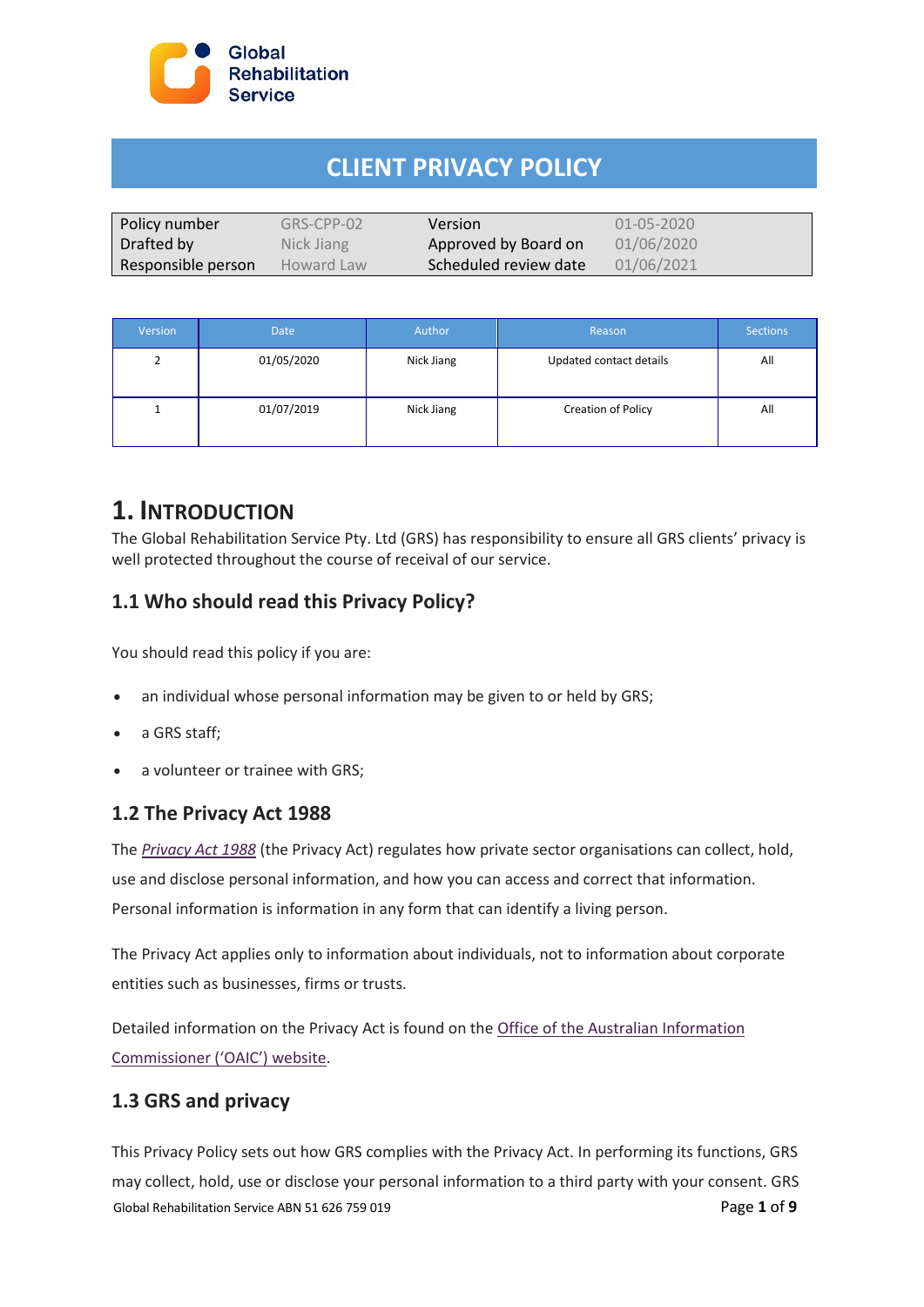

takes privacy seriously and will only collect, hold, use and disclose your personal information in accordance with the Privacy Act. If GRS does not receive personal information about you, the Privacy Act will not apply.

#### **1.4 Remaining anonymous or using a pseudonym**

GRS understands that anonymity is an important element of privacy and some members of the public may wish to be anonymous when interacting with GRS. GRS also understands some GRS clients may wish to use a pseudonym. Generally, GRS clients will have the right to remain anonymous or adopt a pseudonym when dealing with GRS. However, it is not always possible to remain anonymous or adopt a pseudonym and GRS will inform you when this is the case.

#### **1.5 Information covered under this Privacy Policy**

This Privacy Policy covers how GRS collects, holds, uses and discloses your personal information, including any financial information you provide to GRS. This Policy applies to all personal information collected by GRS, including personal information collected through our website and any third party service provider (e.g. your GP or support coordinator).

### **1.6 Information held by GRS staff**

Under the Privacy Act, GRS is required to take contractual measures to ensure GRS staff (including sub-contractors) comply with the same privacy requirements applicable to GRS.

# **2. GRS' PERSONAL INFORMATION HANDLING PRACTICES**

#### **2.1 Collection of personal information**

GRS may collect personal information about you from you, your representative or a third party. We generally use emails, our official website and our face to face assessment to collect this information and store the information securely on our cloud-based filing system electronically. GRS may also obtain personal information collected by other authorised service providers such as your GP, support coordinator and your previous therapeutic support providers.

GRS collects and holds a broad range of personal information in records relating to:

- employment and personnel matters for GRS staff and contractors (including works screening assessments)
- the performance of GRS's legislative and administrative functions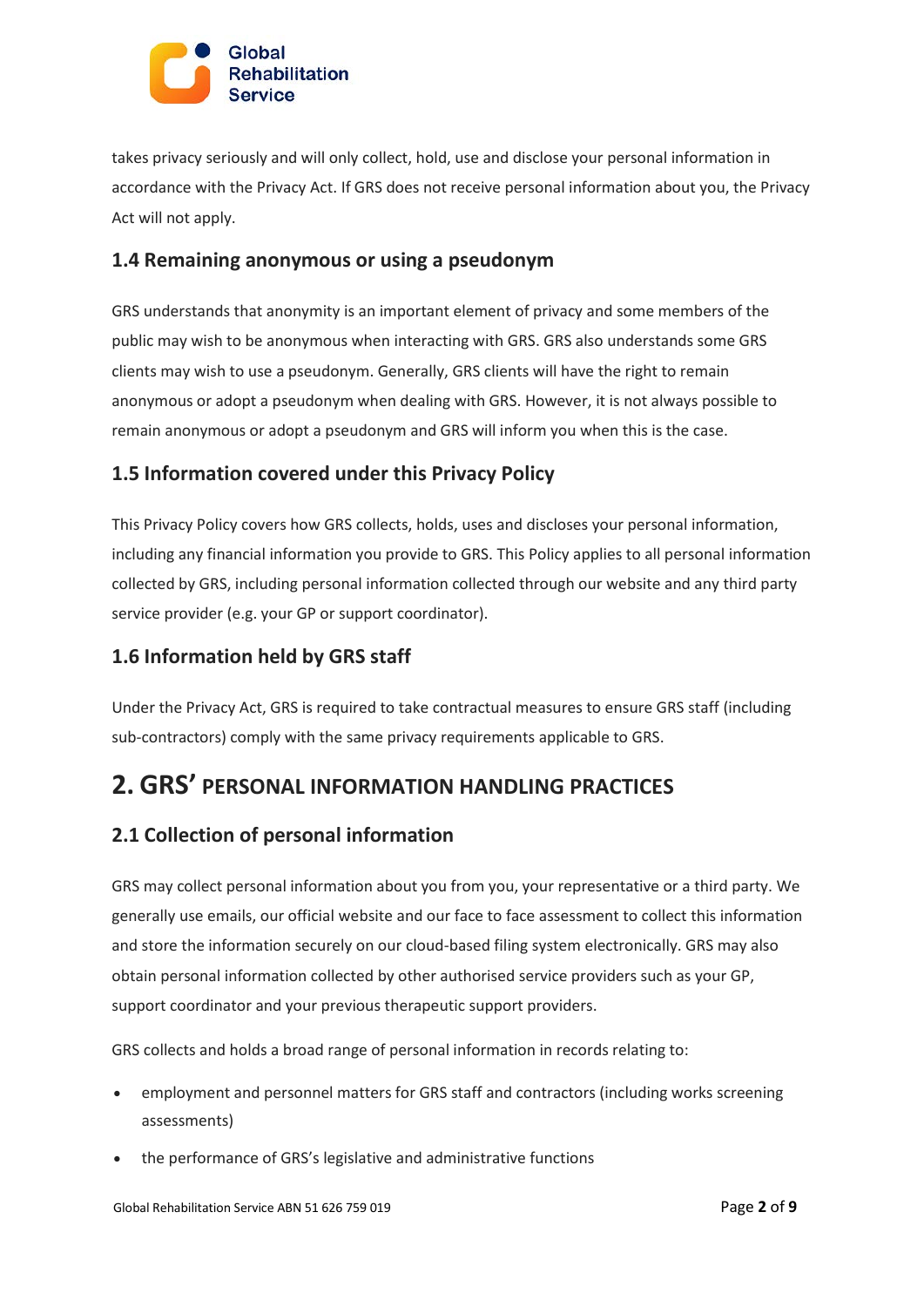

- individuals participating in the NDIS
- the management of contracts and service agreements
- The management of internal audits and external audits required by the NDIS Quality and Safeguards Commission.
- correspondence from third party service providers
- complaints (including privacy complaints) made and feedback provided to GRS
- requests made to GRS under the *[Freedom of Information Act 1982](https://www.legislation.gov.au/Series/C2004A02562)* (Cth)
- the provision of legal advice by internal and external lawyers.

GRS will not ask you for any personal information which we do not need. The Privacy Act requires that we collect information for a purpose that is reasonably necessary for, or directly related to, a function or activity of GRS.

When GRS collects personal information, we are required by the Privacy Act to notify you of a number of matters. These include the purposes for which we collect the information, whether the collection is required or authorised by law and any person or body to whom we usually disclose the information. GRS generally provides this notification by having Privacy Notices before our interventions.

#### **2.2 The NDIS Act also protects personal information**

The secrecy provisions in the NDIS Act also protects personal information collected by GRS. These provisions set out rules for the collection, use and disclosure of this information. These rules operate together with the rules in the Privacy Act.

#### **2.3 Kinds of personal information collected and held**

In performing its functions, GRS collects and holds the following kinds of personal information (which will vary depending on the context of the collection):

- name, address and contact details (e.g. phone, email and fax)
- photographs, video recordings and audio recordings of you with your prior verbal/written consent
- information about your personal circumstances (e.g. marital status, age, gender, occupation, accommodation and relevant information about your partner or children)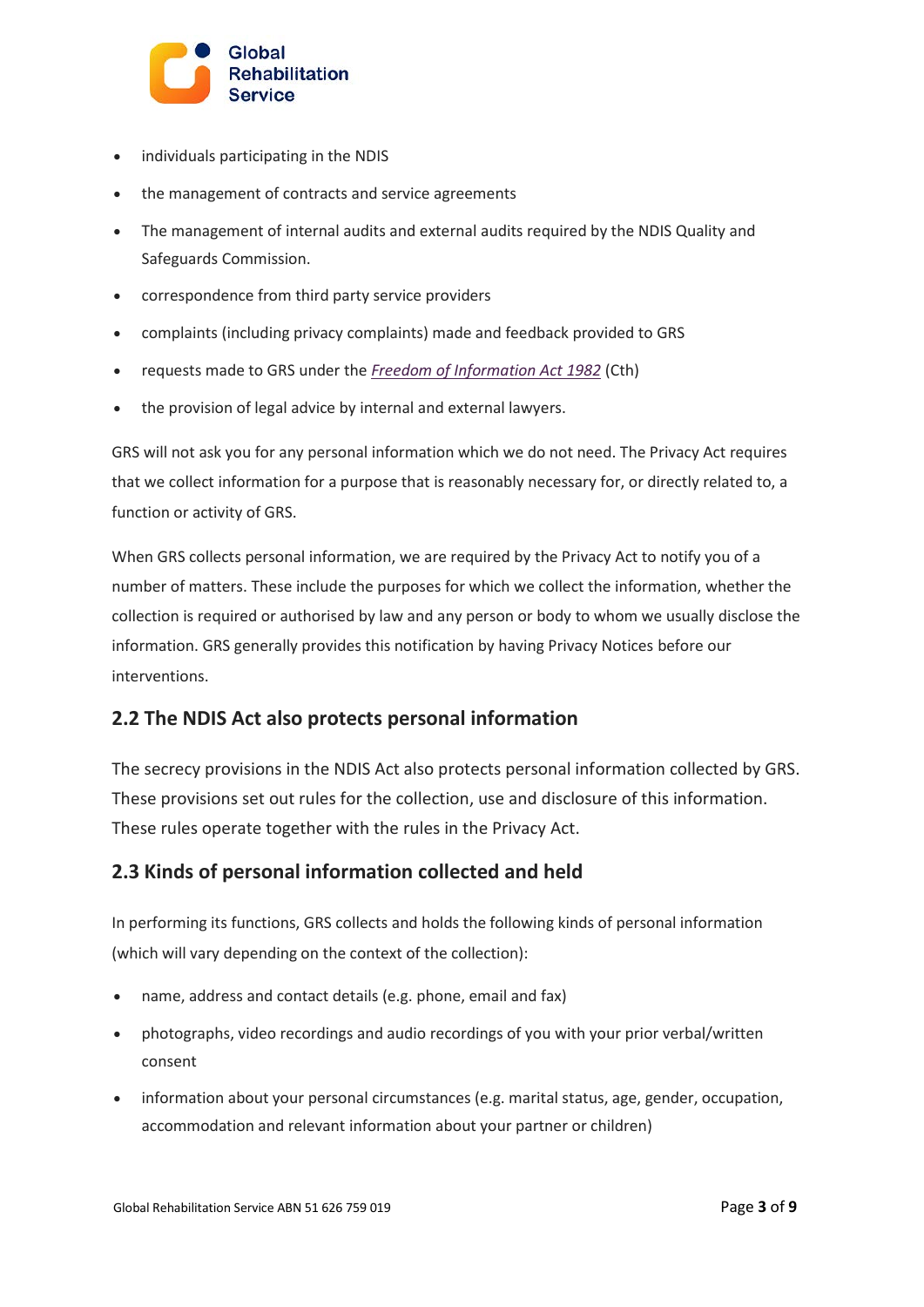

- information about your financial affairs (e.g. information about your financial intermediate and your NDIS plan details)
- information about your employment (e.g. work history)
- information about your background (e.g. educational qualifications, the languages you speak and your English proficiency)
- government identifiers (e.g. your NDIS reference number)
- information about assistance provided to you under the NDIS.

On occasions, GRS may collect or hold some sensitive information about you, including information about:

- your racial or ethnic origin;
- your health (including information about your medical history and any disability or injury you may have);
- Information about the supports or services you receive, including supports or services you receive or have received under the NDIS and information about the people who provide those supports or services to you; and
- any criminal record you may have.

#### **2.4 How GRS collects and holds personal information**

GRS collects personal information through a variety of different methods including:

- paper-based forms
- electronic forms (including online forms)
- face to face meetings
- telephone communications
- email communications
- GRS' website and GRS's social media accounts

GRS holds personal information in a range of paper-based and electronic records. Storage of personal information (and the disposal of information when no longer required) is managed in accordance with the Australian Government records management regime, including the *[Archives Act](https://www.legislation.gov.au/Series/C2004A02796)  [1983](https://www.legislation.gov.au/Series/C2004A02796)*, Records Authorities and General Disposal Authorities. This ensures that we hold your personal information securely.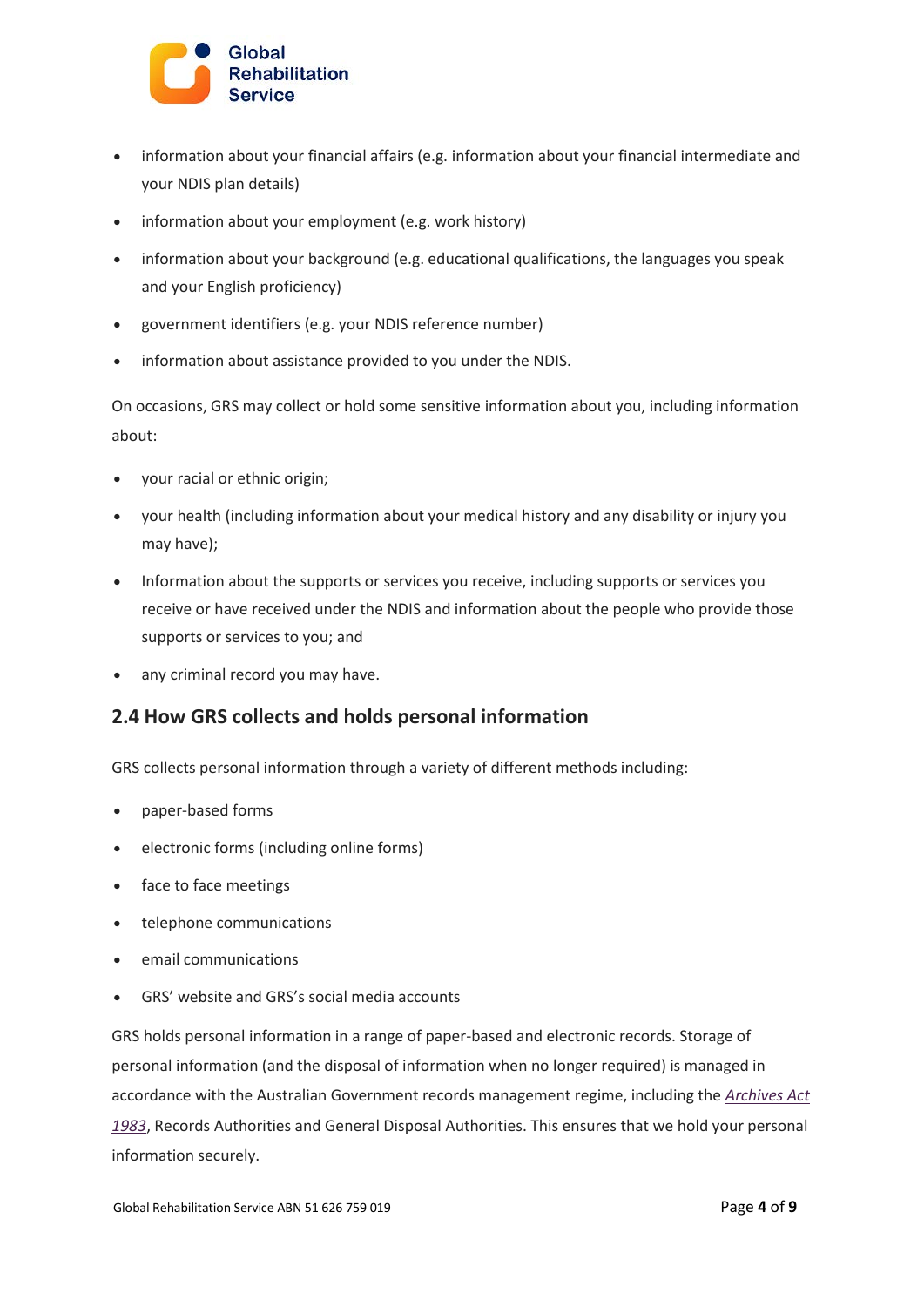

### **2.5 Purposes for which personal information is collected, held, used and disclosed**

GRS collects and holds personal information for a variety of different purposes relating to its functions and activities including:

- performing its clinical service including deliverying assessment and intervention
- performing its employment and personnel functions in relation to its staff and contractors
- performing its legislative and administrative functions
- policy development, research and evaluation
- complaints handling
- service agreement management

GRS uses and discloses personal information for the primary purposes for which it is collected. We will give you information about the primary purpose of collection at the time the information is collected. GRS will only use your personal information for secondary purposes where it is able to do so in accordance with the Privacy Act.

#### **2.6 How to seek access to and correction of personal information**

You have a right under the Privacy Act to access personal information held about you. You also have a right under the Privacy Act to request corrections to any personal information that GRS holds about you if you think the information is inaccurate, out-of-date, incomplete, irrelevant, or misleading. However, the Privacy Act sets out circumstances in which GRS may decline access to or correction of personal information (e.g. where access is unlawful under a secrecy provision in portfolio legislation, or where the personal information held is an opinion and not an objective fact).

To access or seek correction of personal information we hold about you, please contact us using the contact details set out at section 5.1 of this Policy. It is also possible to access and correct documents held by GRS under the *[Freedom of Information Act 1982](https://www.legislation.gov.au/Series/C2004A02562)* (the FOI Act). For information on this, please visit our [FOI page.](https://www.ndiscommission.gov.au/about/freedom-information)

#### **2.7 Accidental or unauthorised disclosure of personal information**

GRS will take seriously and deal promptly with any accidental or unauthorised disclosure of personal information. GRS follows the OAIC's Data breach notification — [A guide to handling personal](https://www.oaic.gov.au/agencies-and-organisations/guides/data-breach-preparation-and-response)  [information security breaches](https://www.oaic.gov.au/agencies-and-organisations/guides/data-breach-preparation-and-response) when handling accidental or unauthorised disclosures of personal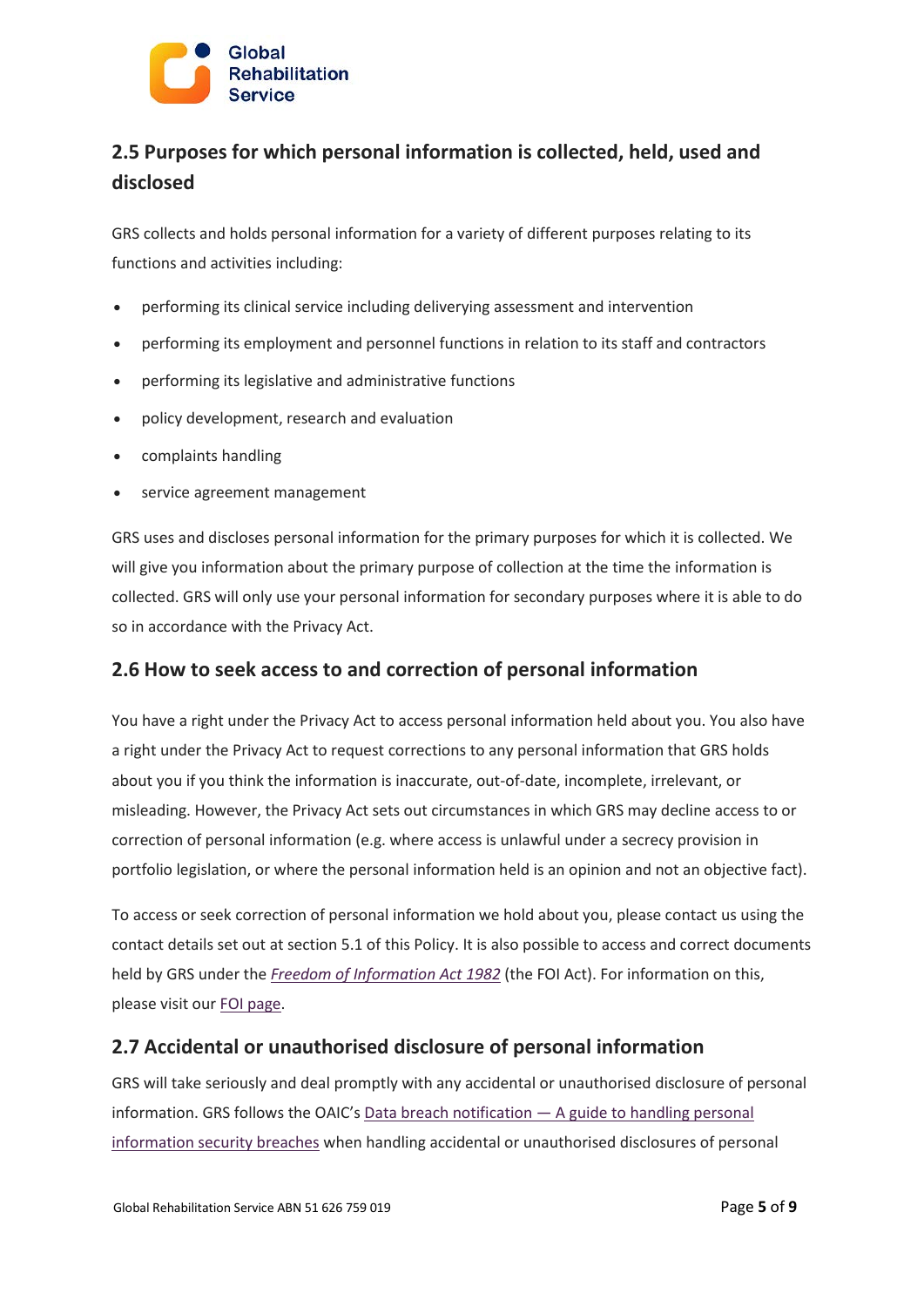

information. Legislative or administrative sanctions, including criminal sanctions, may apply to unauthorised disclosures of personal information.

#### **2.8 Data security**

Access to personal information held within GRS is restricted to authorised persons who are GRS staff or contractors. Electronic and paper records containing personal information are protected in accordance with suitable electronic medical record security policies.

GRS regularly conducts audits to ensure we adhere to our protective and computer security policies.

### **2.9 Our website**

This website is managed internally by GRS staff. Generally, GRS only collects personal information from its website where a person chooses to provide that information. If you visit our website to read or download information, GRS records a range of technical information which does not reveal your identity. This information includes your IP or server address, your general locality and the date and time of your visit to the website. This information is used for statistical and development purposes. No attempt is made to identify you through your browsing other than in exceptional circumstances, such as an investigation into the improper use of the website.

Some functionality of the GRS website is not run by GRS and third parties may capture and store your personal information outside Australia. These third parties include (but are not limited to) Facebook, Wix, Google, Dropbox, 123 Forms and may not be subject to the Privacy Act. GRS is not responsible for the privacy practices of these third parties and encourages you to examine each website's privacy policies and make your own decisions regarding their reliability.

The GRS website might contain links to other websites. GRS is not responsible for the content and privacy practices of other websites and encourages you to examine each website's privacy policies and make your own decisions regarding the reliability of material and information found.

#### **2.10 Cookies**

Cookies are used to maintain contact with a user through a website session. A cookie is a small file supplied by GRS and stored by your web browser software on your computer when you access GRS website. Cookies allow GRS to recognise an individual web user, as they browse GRS website.

#### **2.11 Electronic communication**

Global Rehabilitation Service ABN 51 626 759 019 Page **6** of **9** There are inherent risks associated with the transmission of information over the Internet, including via email. You should be aware of this when sending personal information to us by email or by using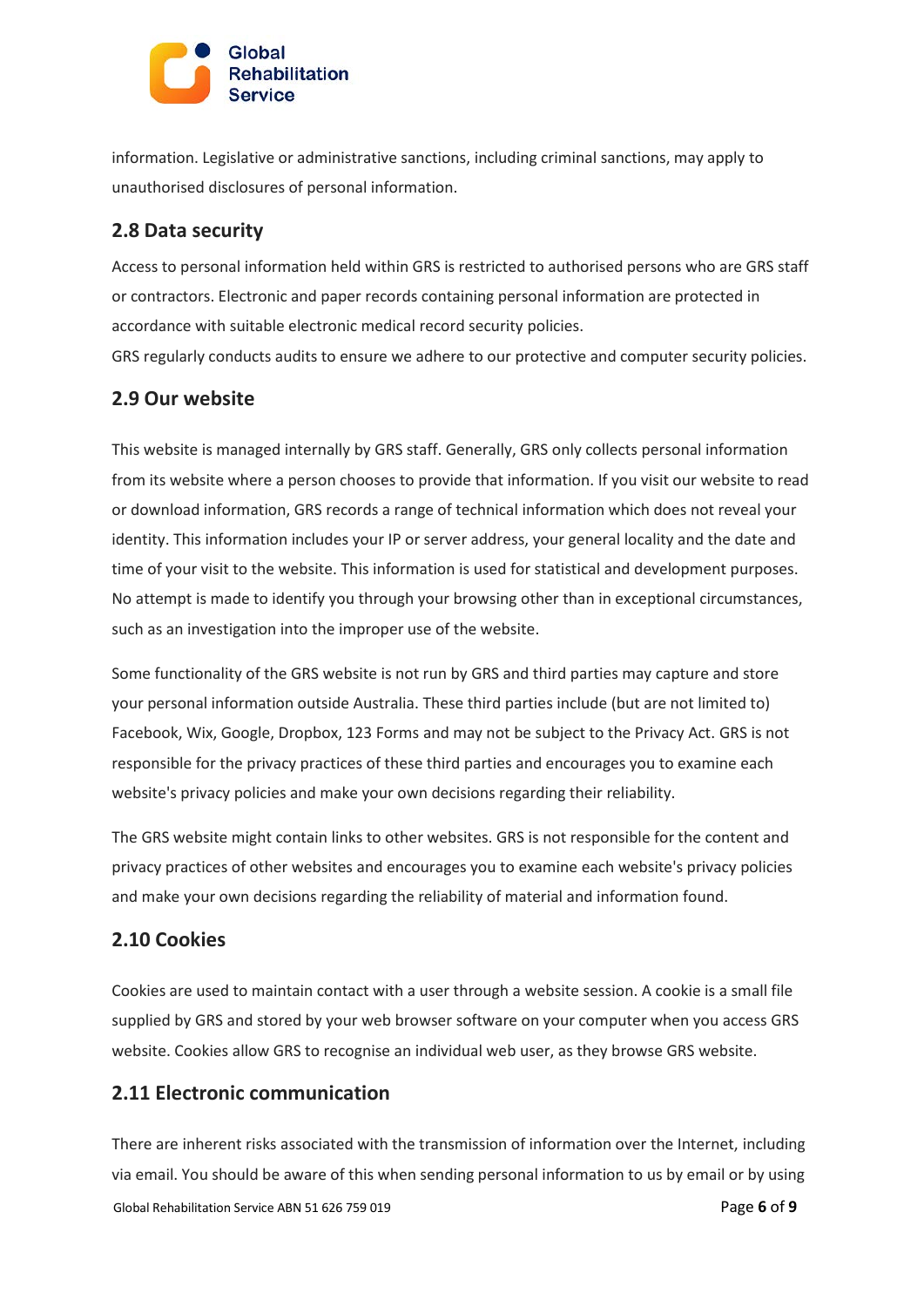

GRS website. If this concerns you, you may prefer to use other methods of communication with GRS, such as post, fax, or phone (although these methods have associated risks). GRS only records email addresses when a person sends a message. Any personal information provided, including email addresses, will only be used or disclosed for the purpose for which it was provided.

#### **2.12 Disclosure of personal information overseas**

On occasions, GRS may disclose personal information to recipients who are overseas. The situations in which GRS may transfer personal information overseas include:

- the provision of personal information to overseas researchers or consultants (where consent has been given for this or GRS is otherwise legally able to provide this information);
- the provision of personal information to recipients using a web-based email account where data is stored on an overseas server; and
- the provision of personal information to foreign governments and law enforcement agencies (in limited circumstances and where authorised by law).

It is not practicable to list every country to which GRS may provide personal information as this will vary depending on the circumstances. However, you may contact GRS (using the contact details set out at section 5.1 of this Policy) to find out which countries, if any, your information has been given to.

# **3. COMPLAINTS**

#### **3.1 How to make a complaint**

If you think GRS may have breached your privacy rights, you may contact us using the contact details set out at section 5.2 of this Policy.

#### **3.2 GRS' process for handling complaints**

Relevant GRS area service manager will respond to your complaint or request promptly if you provide your contact details. We are committed to the quick and fair resolution of any complaints and will ensure your complaint is taken seriously. You will not suffer negative treatment if you make a complaint. Details of our complaint policy please refer to GRS Compliments and Complaints Policy.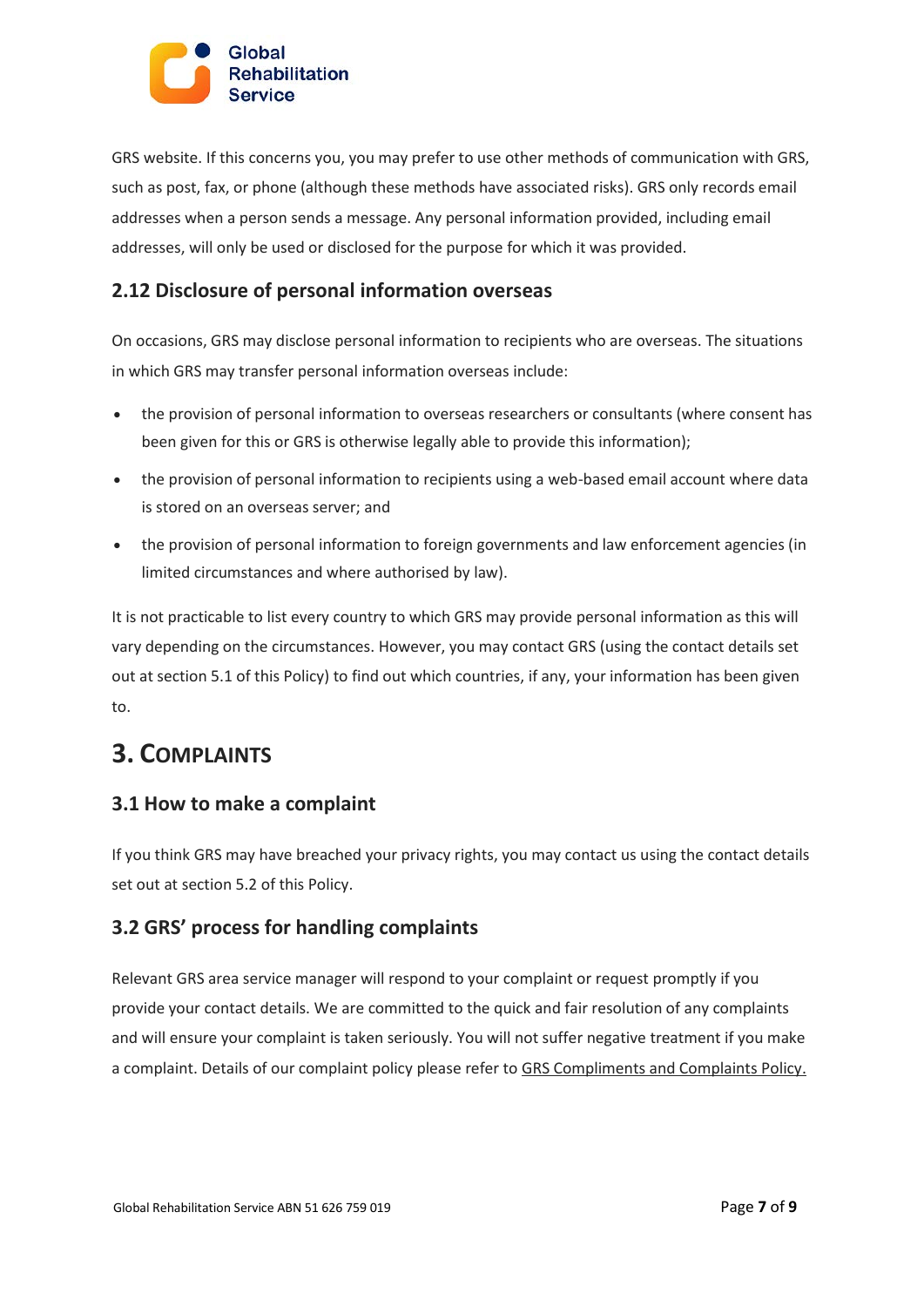

### **3.3 How to complain to the Office of the Australian Information Commissioner (OAIC)**

You also have the option of contacting the OAIC if you wish to make a privacy complaint against GRS, or if you are not satisfied with how we have handled a complaint made to us in the first instance. The [OAIC website](https://www.oaic.gov.au/) contains information on how to make a privacy complaint. If you make a complaint directly to the OAIC rather than to GRS, the OAIC may recommend you try to resolve the complaint directly with GRS in the first instance.

# **4. PRIVACY POLICY UPDATES**

We will review this Privacy Policy regularly and update it as required.

# **5. HOW TO CONTACT US**

### **5.1 General enquiries and requests to access or correct personal information**

If you wish to:

- query how your personal information is collected, held, used or disclosed
- ask questions about this Privacy Policy
- obtain access to or seek correction of your personal information

please contact GRS administrative team using the following contact details:

- **email:** [admin@globalrehabilitationservice.com](mailto:admin@globalrehabilitationservice.com)
- **telephone:** 0412 285 385

#### **5.2 Contact details for privacy complaints**

If you wish to make a complaint about a breach of your privacy, please contact GRS management team using the following contact details:

- **email:** info@globalrehabilitationservice.com
- **telephone:** 0419 618 540
- **online feedback/complaint form:** https://www.globalrehabilitationservice.com/complaintfeedback